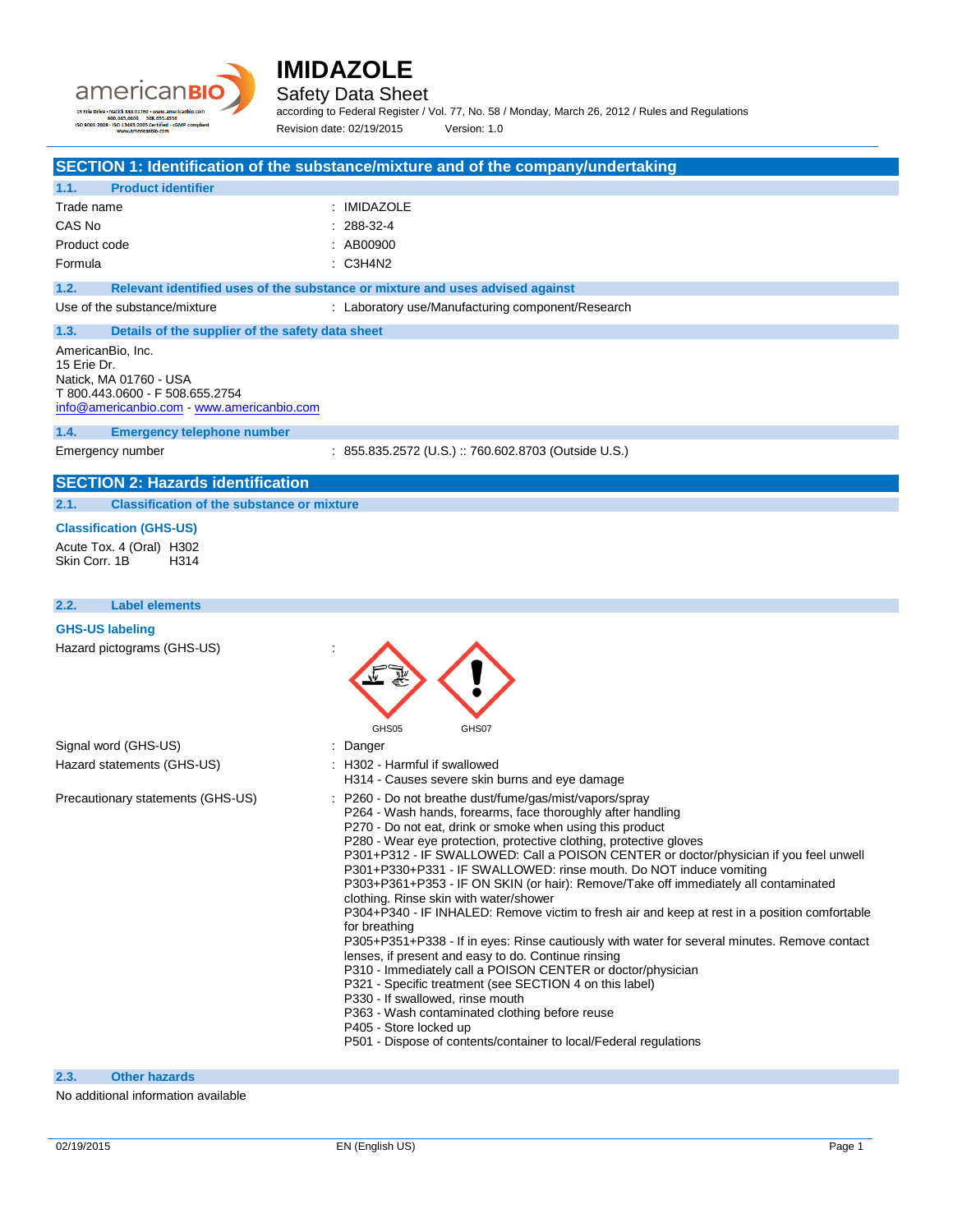Safety Data Sheet

according to Federal Register / Vol. 77, No. 58 / Monday, March 26, 2012 / Rules and Regulations

## **2.4. Unknown acute toxicity (GHS-US)**

## No data available

## **SECTION 3: Composition/information on ingredients**

#### **3.1. Substance**

| <b>Name</b>                            | <b>Product identifier</b> | $\frac{9}{6}$ | <b>Classification (GHS-US)</b>                   |
|----------------------------------------|---------------------------|---------------|--------------------------------------------------|
| <b>IMIDAZOLE</b><br>(Main constituent) | (CAS No) 288-32-4         | 100           | Acute Tox. 4 (Oral), H302<br>Skin Corr. 1B. H314 |

### Full text of H-phrases: see section 16

## **3.2. Mixture**

Not applicable

| <b>SECTION 4: First aid measures</b>                                |                                                                                                                                                                                                                                                                                                                                                                                                                                                                                                                                                                                                                                                                                                                 |
|---------------------------------------------------------------------|-----------------------------------------------------------------------------------------------------------------------------------------------------------------------------------------------------------------------------------------------------------------------------------------------------------------------------------------------------------------------------------------------------------------------------------------------------------------------------------------------------------------------------------------------------------------------------------------------------------------------------------------------------------------------------------------------------------------|
| 4.1.<br><b>Description of first aid measures</b>                    |                                                                                                                                                                                                                                                                                                                                                                                                                                                                                                                                                                                                                                                                                                                 |
| First-aid measures general                                          | : Check the vital functions. Unconscious: maintain adequate airway and respiration. Respiratory<br>arrest: artificial respiration or oxygen. Cardiac arrest: perform resuscitation. Victim conscious with<br>laboured breathing: half-seated. Victim in shock: on his back with legs slightly raised. Vomiting:<br>prevent asphyxia/aspiration pneumonia. Prevent cooling by covering the victim (no warming up).<br>Keep watching the victim. Give psychological aid. Keep the victim calm, avoid physical strain.<br>Depending on the victim's condition: doctor/hospital. Never give anything by mouth to an<br>unconscious person. If you feel unwell, seek medical advice (show the label where possible). |
| First-aid measures after inhalation                                 | Remove the victim into fresh air. Respiratory problems: consult a doctor/medical service.<br>Remove to fresh air and keep at rest in a position comfortable for breathing. Immediately call a<br>POISON CENTER or doctor/physician.                                                                                                                                                                                                                                                                                                                                                                                                                                                                             |
| First-aid measures after skin contact                               | Wash immediately with lots of water (15 minutes)/shower. Do not apply (chemical) neutralizing<br>agents. Remove clothing while washing. Do not remove clothing if it sticks to the skin. Cover<br>wounds with sterile bandage. Consult a doctor/medical service. If burned surface > 10%: take<br>victim to hospital. Remove/Take off immediately all contaminated clothing. Rinse skin with<br>water/shower. Immediately call a POISON CENTER or doctor/physician.                                                                                                                                                                                                                                             |
| First-aid measures after eye contact                                | Rinse immediately with plenty of water for 15 minutes. Do not apply neutralizing agents. Take<br>victim to an ophthalmologist. Rinse cautiously with water for several minutes. Remove contact<br>lenses, if present and easy to do. Continue rinsing. Immediately call a POISON CENTER or<br>doctor/physician.                                                                                                                                                                                                                                                                                                                                                                                                 |
| First-aid measures after ingestion                                  | Rinse mouth with water. Immediately after ingestion: give lots of water to drink. Do not induce<br>vomiting. Immediately consult a doctor/medical service. Call Poison Information Centre<br>(www.big.be/antigif.htm). Ingestion of large quantities: immediately to hospital. Rinse mouth. Do<br>NOT induce vomiting. Call a POISON CENTER/doctor/physician if you feel unwell. Immediately<br>call a POISON CENTER or doctor/physician.                                                                                                                                                                                                                                                                       |
| 4.2.<br>Most important symptoms and effects, both acute and delayed |                                                                                                                                                                                                                                                                                                                                                                                                                                                                                                                                                                                                                                                                                                                 |
| Symptoms/injuries                                                   | : Causes severe skin burns and eye damage.                                                                                                                                                                                                                                                                                                                                                                                                                                                                                                                                                                                                                                                                      |
| Symptoms/injuries after inhalation                                  | : Coughing. Dry/sore throat. Nausea. Headache. EXPOSURE TO HIGH CONCENTRATIONS:<br>Respiratory difficulties.                                                                                                                                                                                                                                                                                                                                                                                                                                                                                                                                                                                                    |
| Symptoms/injuries after skin contact                                | Caustic burns/corrosion of the skin.                                                                                                                                                                                                                                                                                                                                                                                                                                                                                                                                                                                                                                                                            |
| Symptoms/injuries after eye contact                                 | : Corrosion of the eye tissue.                                                                                                                                                                                                                                                                                                                                                                                                                                                                                                                                                                                                                                                                                  |
| Symptoms/injuries after ingestion                                   | : Burns to the gastric/intestinal mucosa. Nausea. Vomiting. Swallowing a small quantity of this<br>material will result in serious health hazard.                                                                                                                                                                                                                                                                                                                                                                                                                                                                                                                                                               |
| Chronic symptoms                                                    | ON CONTINUOUS/REPEATED EXPOSURE/CONTACT: Irritation of the respiratory tract.<br>Irritation of the eye tissue. Skin rash/inflammation.                                                                                                                                                                                                                                                                                                                                                                                                                                                                                                                                                                          |

**4.3. Indication of any immediate medical attention and special treatment needed**

No additional information available

| <b>SECTION 5: Firefighting measures</b>                       |                                                                                                                                                                         |
|---------------------------------------------------------------|-------------------------------------------------------------------------------------------------------------------------------------------------------------------------|
| 5.1.<br><b>Extinguishing media</b>                            |                                                                                                                                                                         |
| suitable extinguishing media                                  | : Water spray. Polyvalent foam. Alcohol-resistant foam. ABC powder. Carbon dioxide. Foam. Dry<br>powder. Carbon dioxide. Water spray. Sand.                             |
| Unsuitable extinguishing media                                | : No unsuitable extinguishing media known. Do not use a heavy water stream.                                                                                             |
| Special hazards arising from the substance or mixture<br>5.2. |                                                                                                                                                                         |
| Fire hazard                                                   | : DIRECT FIRE HAZARD. Combustible. In finely divided state: increased fire hazard. INDIRECT<br>FIRE HAZARD. Temperature above flashpoint: higher fire/explosion hazard. |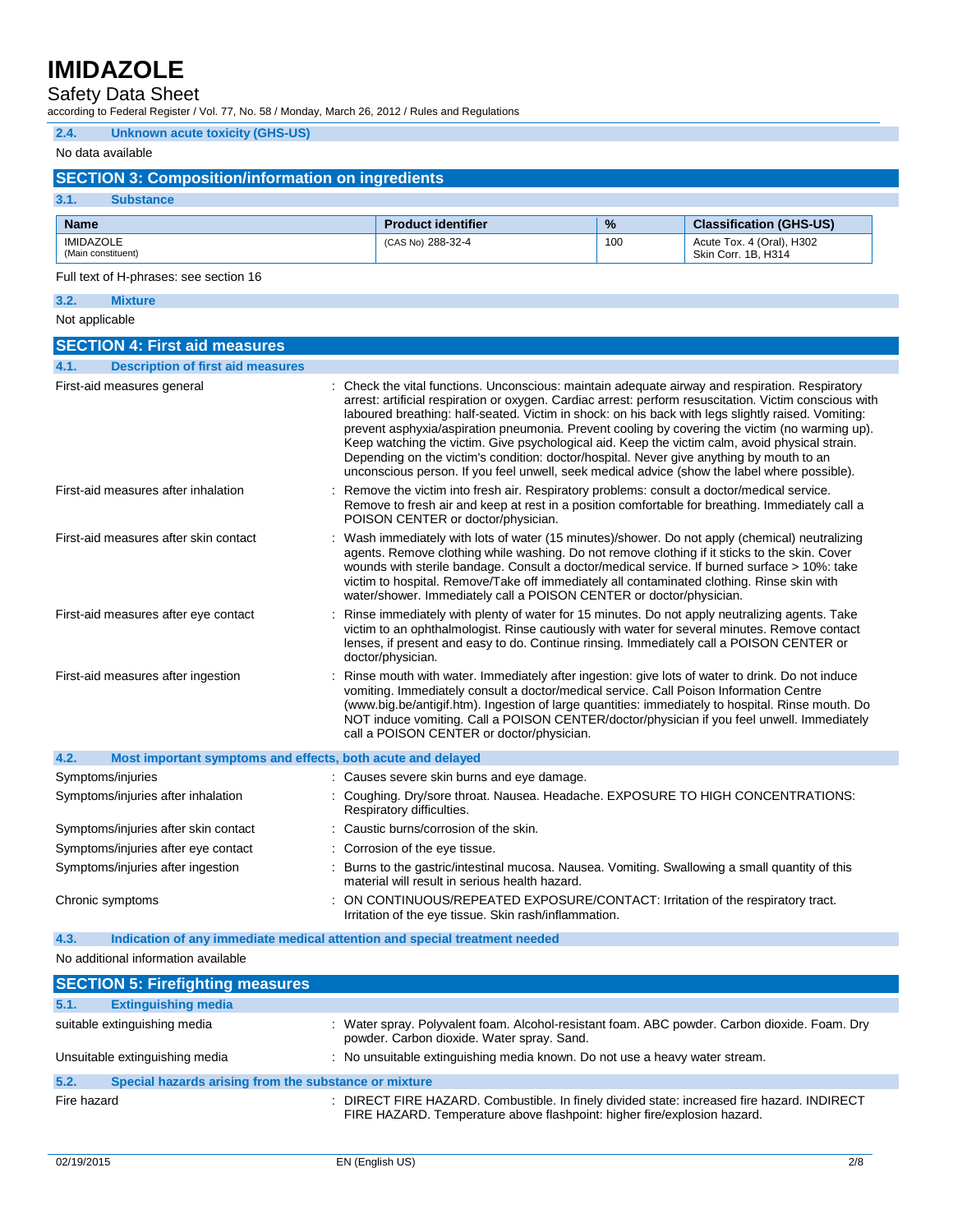Safety Data Sheet

according to Federal Register / Vol. 77, No. 58 / Monday, March 26, 2012 / Rules and Regulations

| <b>Explosion hazard</b>                | : DIRECT EXPLOSION HAZARD. Fine dust is explosive with air. INDIRECT EXPLOSION<br>HAZARD. Dust cloud can be ignited by a spark.                                                                                                                                                                                                                                                     |
|----------------------------------------|-------------------------------------------------------------------------------------------------------------------------------------------------------------------------------------------------------------------------------------------------------------------------------------------------------------------------------------------------------------------------------------|
| Reactivity                             | : On heating/burning: release of toxic and corrosive gases/vapours (nitrous vapours, carbon<br>monoxide - carbon dioxide). Reacts exothermically with (some) acids. Thermal decomposition<br>generates : Corrosive vapors.                                                                                                                                                          |
| 5.3.<br><b>Advice for firefighters</b> |                                                                                                                                                                                                                                                                                                                                                                                     |
| Precautionary measures fire            | : Exposure to fire/heat: keep upwind. Exposure to fire/heat: consider evacuation. Exposure to<br>fire/heat: have neighbourhood close doors and windows.                                                                                                                                                                                                                             |
| Firefighting instructions              | : Cool tanks/drums with water spray/remove them into safety. Dilute toxic gases with water spray.<br>Take account of toxic fire-fighting water. Use water moderately and if possible collect or contain<br>it. Use water spray or fog for cooling exposed containers. Exercise caution when fighting any<br>chemical fire. Avoid (reject) fire-fighting water to enter environment. |
| Protection during firefighting         | : Heat/fire exposure: compressed air/oxygen apparatus. Do not enter fire area without proper<br>protective equipment, including respiratory protection.                                                                                                                                                                                                                             |

| <b>SECTION 6: Accidental release measures</b>                                                                                                                             |                                                                     |                                                                                                                                                                                                                                                                                                                                                                                                                                                                                                                                                       |  |
|---------------------------------------------------------------------------------------------------------------------------------------------------------------------------|---------------------------------------------------------------------|-------------------------------------------------------------------------------------------------------------------------------------------------------------------------------------------------------------------------------------------------------------------------------------------------------------------------------------------------------------------------------------------------------------------------------------------------------------------------------------------------------------------------------------------------------|--|
| 6.1.                                                                                                                                                                      | Personal precautions, protective equipment and emergency procedures |                                                                                                                                                                                                                                                                                                                                                                                                                                                                                                                                                       |  |
| 6.1.1.                                                                                                                                                                    | For non-emergency personnel                                         |                                                                                                                                                                                                                                                                                                                                                                                                                                                                                                                                                       |  |
| Protective equipment                                                                                                                                                      |                                                                     | : Gloves. Face-shield. Corrosion-proof suit. Dust cloud production: compressed air/oxygen<br>apparatus. See "Material-Handling" to select protective clothing.                                                                                                                                                                                                                                                                                                                                                                                        |  |
|                                                                                                                                                                           | <b>Emergency procedures</b>                                         | Mark the danger area. Prevent dust cloud formation. No naked flames. Wash contaminated<br>clothes. Evacuate unnecessary personnel.                                                                                                                                                                                                                                                                                                                                                                                                                    |  |
|                                                                                                                                                                           | Measures in case of dust release                                    | : In case of dust production: keep upwind. In case of dust production: consider evacuation. Dust<br>production: have neighbourhood close doors and windows. Dust production: stop engines and no<br>smoking. In case of dust production: no naked flames or sparks. Dust: spark-/explosionproof<br>appliances/lighting equipment.                                                                                                                                                                                                                     |  |
| 6.1.2.                                                                                                                                                                    | For emergency responders                                            |                                                                                                                                                                                                                                                                                                                                                                                                                                                                                                                                                       |  |
|                                                                                                                                                                           | Protective equipment                                                | : Equip cleanup crew with proper protection.                                                                                                                                                                                                                                                                                                                                                                                                                                                                                                          |  |
|                                                                                                                                                                           | <b>Emergency procedures</b>                                         | : Ventilate area.                                                                                                                                                                                                                                                                                                                                                                                                                                                                                                                                     |  |
| 6.2.                                                                                                                                                                      | <b>Environmental precautions</b>                                    |                                                                                                                                                                                                                                                                                                                                                                                                                                                                                                                                                       |  |
| Prevent soil and water pollution. Prevent spreading in sewers. Prevent entry to sewers and public waters. Notify authorities if liquid enters sewers or<br>public waters. |                                                                     |                                                                                                                                                                                                                                                                                                                                                                                                                                                                                                                                                       |  |
| 6.3.                                                                                                                                                                      | Methods and material for containment and cleaning up                |                                                                                                                                                                                                                                                                                                                                                                                                                                                                                                                                                       |  |
| For containment                                                                                                                                                           |                                                                     | : Contain released substance, pump into suitable containers. Consult "Material-handling" to select<br>material of containers. Plug the leak, cut off the supply. Dam up the solid spill. Knock down/dilute<br>dust cloud with water spray. Take account of toxic/corrosive precipitation water. Powdered form:<br>no compressed air for pumping over spills.                                                                                                                                                                                          |  |
| Methods for cleaning up                                                                                                                                                   |                                                                     | : Prevent dispersion by covering with sand/earth. Scoop solid spill into closing containers.<br>Powdered: do not use compressed air for pumping over spills. See "Material-handling" for<br>suitable container materials. Carefully collect the spill/leftovers. Take collected spill to<br>manufacturer/competent authority. Clean contaminated surfaces with an excess of water. Wash<br>clothing and equipment after handling. On land, sweep or shovel into suitable containers.<br>Minimize generation of dust. Store away from other materials. |  |

## **6.4. Reference to other sections**

See Heading 8. Exposure controls and personal protection.

| <b>SECTION 7: Handling and storage</b>       |                                                                                                                                                                                                                                                                                                                                                                                                                                                                                                                                                                                                                                                                                                                                                                                                                              |
|----------------------------------------------|------------------------------------------------------------------------------------------------------------------------------------------------------------------------------------------------------------------------------------------------------------------------------------------------------------------------------------------------------------------------------------------------------------------------------------------------------------------------------------------------------------------------------------------------------------------------------------------------------------------------------------------------------------------------------------------------------------------------------------------------------------------------------------------------------------------------------|
| 7.1.<br><b>Precautions for safe handling</b> |                                                                                                                                                                                                                                                                                                                                                                                                                                                                                                                                                                                                                                                                                                                                                                                                                              |
| Precautions for safe handling                | : Comply with the legal requirements. Remove contaminated clothing immediately. Clean<br>contaminated clothing. Thoroughly clean/dry the installation before use. Do not discharge the<br>waste into the drain. Powdered form: no compressed air for pumping over. Avoid raising dust.<br>Keep away from naked flames/heat. Finely divided: spark- and explosionproof appliances. Finely<br>divided: keep away from ignition sources/sparks. Observe strict hygiene. Keep container tightly<br>closed. Carry operations in the open/under local exhaust/ventilation or with respiratory<br>protection. Wash hands and other exposed areas with mild soap and water before eat, drink or<br>smoke and when leaving work. Provide good ventilation in process area to prevent formation of<br>vapor. Do not breathe dust/mist. |
| Hygiene measures                             | : Do not eat, drink or smoke when using this product. Wash hands, forearms, face thoroughly after<br>handling. Wash contaminated clothing before reuse.                                                                                                                                                                                                                                                                                                                                                                                                                                                                                                                                                                                                                                                                      |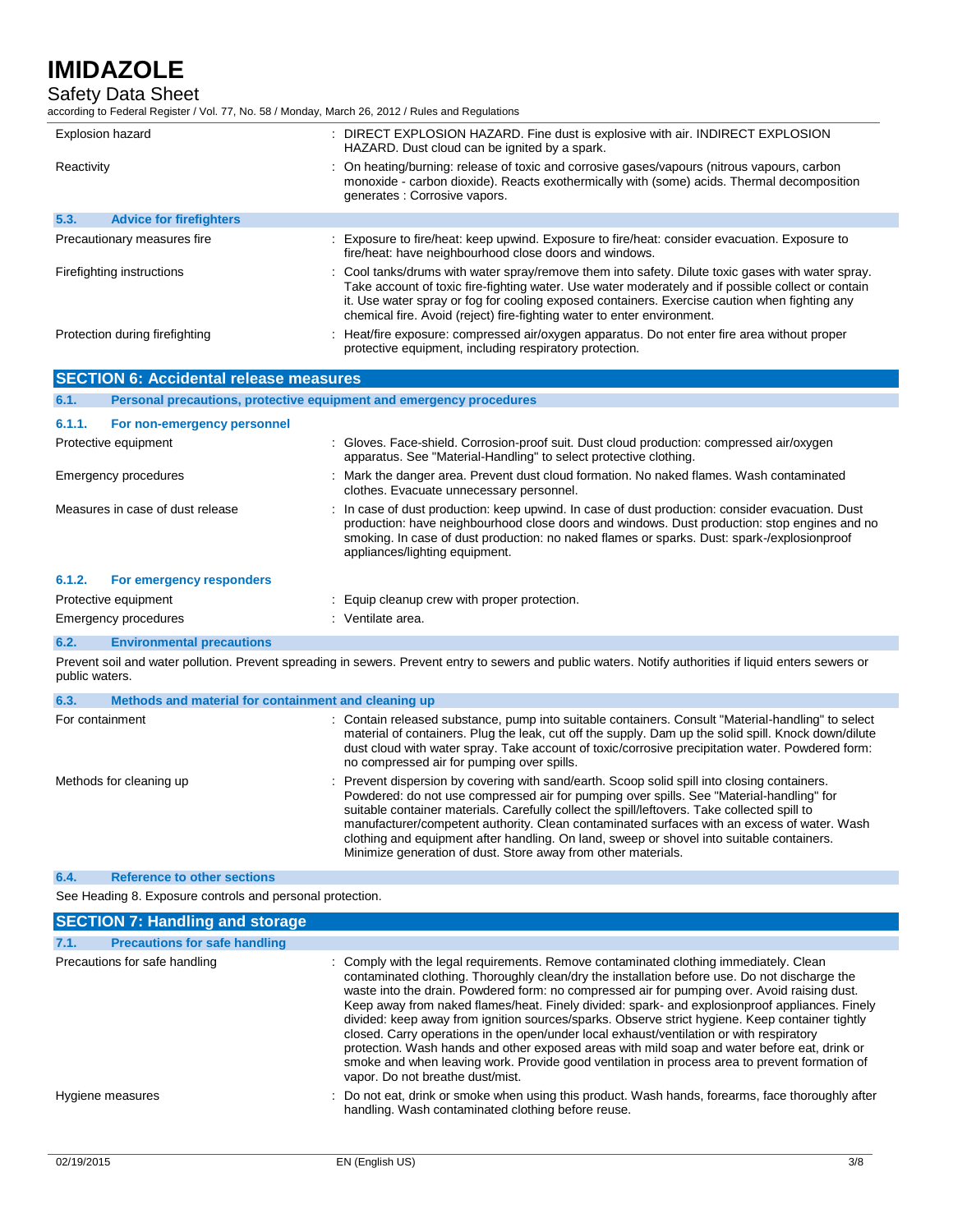# Safety Data Sheet

according to Federal Register / Vol. 77, No. 58 / Monday, March 26, 2012 / Rules and Regulations

| Conditions for safe storage, including any incompatibilities<br>7.2. |                                                                                                                                               |
|----------------------------------------------------------------------|-----------------------------------------------------------------------------------------------------------------------------------------------|
| <b>Technical measures</b>                                            | : Comply with applicable regulations.                                                                                                         |
| Storage conditions                                                   | : Keep only in the original container in a cool, well ventilated place away from : Direct sunlight.<br>Keep container closed when not in use. |
| Incompatible products                                                | : Strong bases, strong acids.                                                                                                                 |
| Incompatible materials                                               | : Sources of ignition. Direct sunlight.                                                                                                       |
| Heat-ignition                                                        | : KEEP SUBSTANCE AWAY FROM: heat sources. ignition sources.                                                                                   |
| Prohibitions on mixed storage                                        | : KEEP SUBSTANCE AWAY FROM: oxidizing agents. (strong) acids.                                                                                 |
| Storage area                                                         | : Store in a dry area. Meet the legal requirements.                                                                                           |
| Special rules on packaging                                           | : SPECIAL REQUIREMENTS: closing. clean. correctly labelled. meet the legal requirements.<br>Secure fragile packagings in solid containers.    |
| Packaging materials                                                  | : SUITABLE MATERIAL: paper. cardboard. synthetic material. MATERIAL TO AVOID: No data<br>available.                                           |

## **7.3. Specific end use(s)**

No additional information available

| <b>SECTION 8: Exposure controls/personal protection</b> |                                     |  |                                                                                                                                                                                 |  |
|---------------------------------------------------------|-------------------------------------|--|---------------------------------------------------------------------------------------------------------------------------------------------------------------------------------|--|
| 8.1.                                                    | <b>Control parameters</b>           |  |                                                                                                                                                                                 |  |
|                                                         | No additional information available |  |                                                                                                                                                                                 |  |
|                                                         |                                     |  |                                                                                                                                                                                 |  |
| 8.2.                                                    | <b>Exposure controls</b>            |  |                                                                                                                                                                                 |  |
|                                                         | Personal protective equipment       |  | : Avoid all unnecessary exposure.                                                                                                                                               |  |
|                                                         | Materials for protective clothing   |  | : GIVE EXCELLENT RESISTANCE: No data available. GIVE GOOD RESISTANCE: rubber.<br>plastics. GIVE LESS RESISTANCE: No data available. GIVE POOR RESISTANCE: No data<br>available. |  |
| Hand protection                                         |                                     |  | : Gloves. Wear protective gloves.                                                                                                                                               |  |
| Eye protection                                          |                                     |  | : Chemical goggles or face shield. Face shield. In case of dust production: protective goggles.                                                                                 |  |
|                                                         | Skin and body protection            |  | : Corrosion-proof clothing. In case of dust production: head/neck protection. Wear suitable<br>protective clothing.                                                             |  |
|                                                         | Respiratory protection              |  | : Dust production: dust mask with filter type P3. High dust production: self-contained breathing<br>apparatus. Wear approved mask.                                              |  |
| Other information                                       |                                     |  | : When using, do not eat, drink or smoke.                                                                                                                                       |  |

# **SECTION 9: Physical and chemical properties**

| Information on basic physical and chemical properties<br>9.1. |                                          |
|---------------------------------------------------------------|------------------------------------------|
| Physical state                                                | : Solid                                  |
| Appearance                                                    | : Crystalline solid. Crystalline powder. |
| Molecular mass                                                | $: 68.08$ g/mol                          |
| Color                                                         | : White to yellow.                       |
| Odor                                                          | : Characteristic odour.                  |
| Odor threshold                                                | : No data available                      |
| pH                                                            | : 10.5 $(7%)$                            |
| pH solution                                                   | $: 7\%$                                  |
| Relative evaporation rate (butyl acetate=1)                   | : No data available                      |
| Melting point                                                 | : 90 $^{\circ}$ C                        |
| Freezing point                                                | : No data available                      |
| Boiling point                                                 | : 257 °C                                 |
| Flash point                                                   | : 145 $^{\circ}$ C                       |
| Self ignition temperature                                     | : 480 °C                                 |
| Decomposition temperature                                     | : No data available                      |
| Flammability (solid, gas)                                     | : No data available                      |
| Vapor pressure                                                | $: 0.003$ hPa                            |
| Relative vapor density at 20 °C                               | $\therefore$ 2.4                         |
| Relative density                                              | : $1.03(101 °C)$                         |
|                                                               |                                          |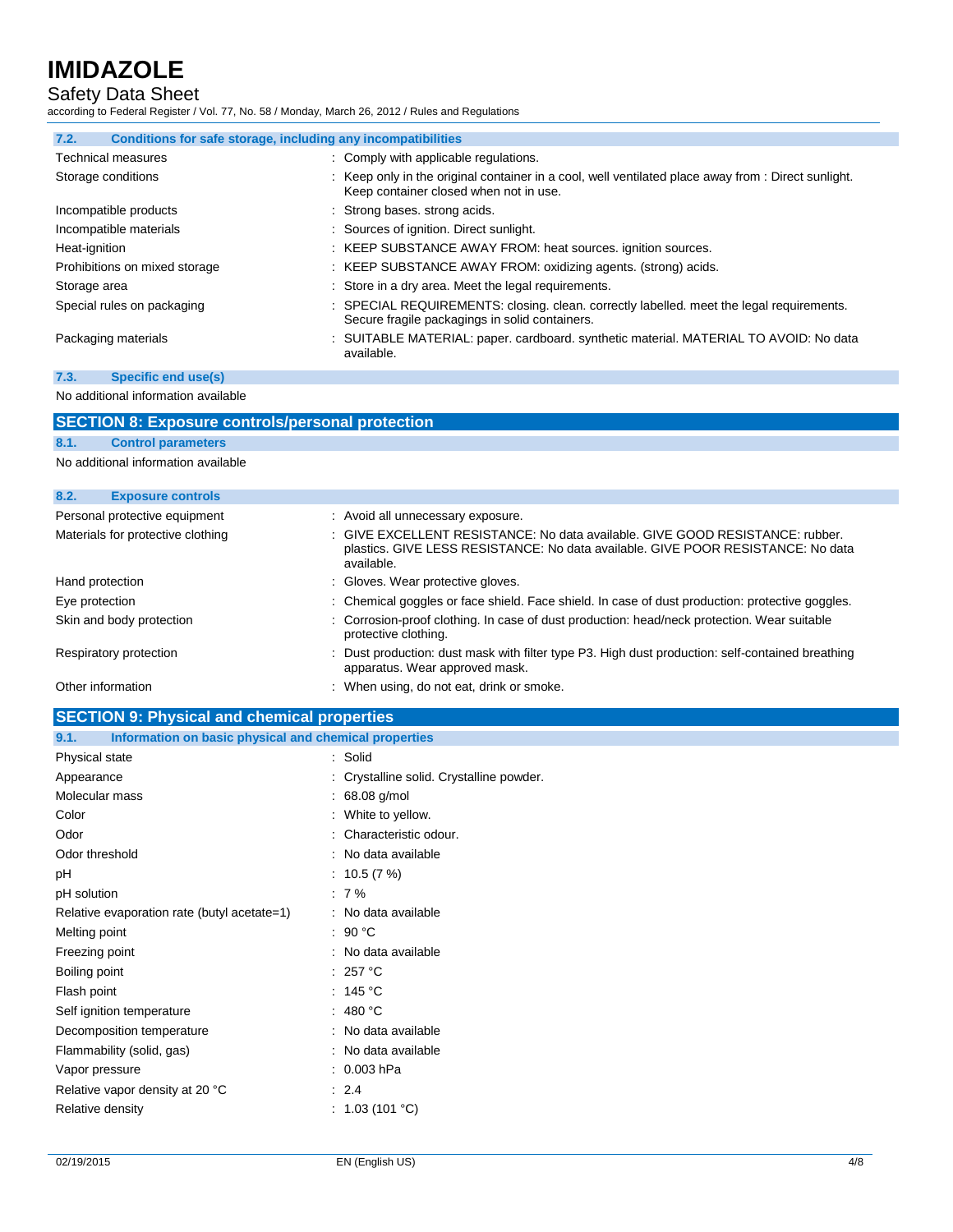# Safety Data Sheet

according to Federal Register / Vol. 77, No. 58 / Monday, March 26, 2012 / Rules and Regulations

| Solubility                       | : Soluble in water. Soluble in ethanol. Soluble in ether. Soluble in acetone. Soluble in chloroform.<br>Soluble in pyridine.<br>Water: 63 g/100ml |
|----------------------------------|---------------------------------------------------------------------------------------------------------------------------------------------------|
| Log Pow                          | $: -0.02$                                                                                                                                         |
| Log Kow                          | : No data available                                                                                                                               |
| Viscosity, kinematic             | : No data available                                                                                                                               |
| Viscosity, dynamic               | : No data available                                                                                                                               |
| Explosive properties             | : No data available                                                                                                                               |
| Oxidizing properties             | : No data available                                                                                                                               |
| <b>Explosive limits</b>          | : No data available                                                                                                                               |
| 9.2.<br><b>Other information</b> |                                                                                                                                                   |
| VOC content                      | $: 0\%$                                                                                                                                           |
| Other properties                 | : Substance has basic reaction.                                                                                                                   |

## **SECTION 10: Stability and reactivity**

#### **10.1. Reactivity**

On heating/burning: release of toxic and corrosive gases/vapours (nitrous vapours, carbon monoxide - carbon dioxide). Reacts exothermically with (some) acids. Thermal decomposition generates : Corrosive vapors.

#### **10.2. Chemical stability**

Stable under normal conditions. Not established.

#### **10.3. Possibility of hazardous reactions**

Not established.

#### **10.4. Conditions to avoid**

Direct sunlight. Extremely high or low temperatures.

### **10.5. Incompatible materials**

strong acids. Strong bases.

#### **10.6. Hazardous decomposition products**

fume. Carbon monoxide. Carbon dioxide. Thermal decomposition generates : Corrosive vapors.

# **SECTION 11: Toxicological information**

#### **11.1. Information on toxicological effects**

| Acute toxicity                                         | : Harmful if swallowed.                                                                                      |     |
|--------------------------------------------------------|--------------------------------------------------------------------------------------------------------------|-----|
| <b>IMIDAZOLE ( \f )288-32-4</b>                        |                                                                                                              |     |
| LD50 oral rat                                          | 970 mg/kg (Rat)                                                                                              |     |
| Skin corrosion/irritation                              | : Causes severe skin burns and eye damage.                                                                   |     |
|                                                        | pH: 10.5 (7 %)                                                                                               |     |
| Serious eye damage/irritation                          | : Not classified                                                                                             |     |
|                                                        | pH: 10.5 (7 %)                                                                                               |     |
| Respiratory or skin sensitization                      | : Not classified                                                                                             |     |
| Germ cell mutagenicity                                 | : Not classified                                                                                             |     |
| Carcinogenicity                                        | : Not classified                                                                                             |     |
| Reproductive toxicity                                  | : Not classified                                                                                             |     |
| Specific target organ toxicity (single exposure)       | : Not classified                                                                                             |     |
| Specific target organ toxicity (repeated<br>exposure)  | : Not classified                                                                                             |     |
| Aspiration hazard                                      | : Not classified                                                                                             |     |
| Potential Adverse human health effects and<br>symptoms | : Based on available data, the classification criteria are not met. Harmful if swallowed.                    |     |
| Symptoms/injuries after inhalation                     | : Coughing. Dry/sore throat. Nausea. Headache. EXPOSURE TO HIGH CONCENTRATIONS:<br>Respiratory difficulties. |     |
| Symptoms/injuries after skin contact                   | : Caustic burns/corrosion of the skin.                                                                       |     |
| 02/19/2015                                             | EN (English US)                                                                                              | 5/8 |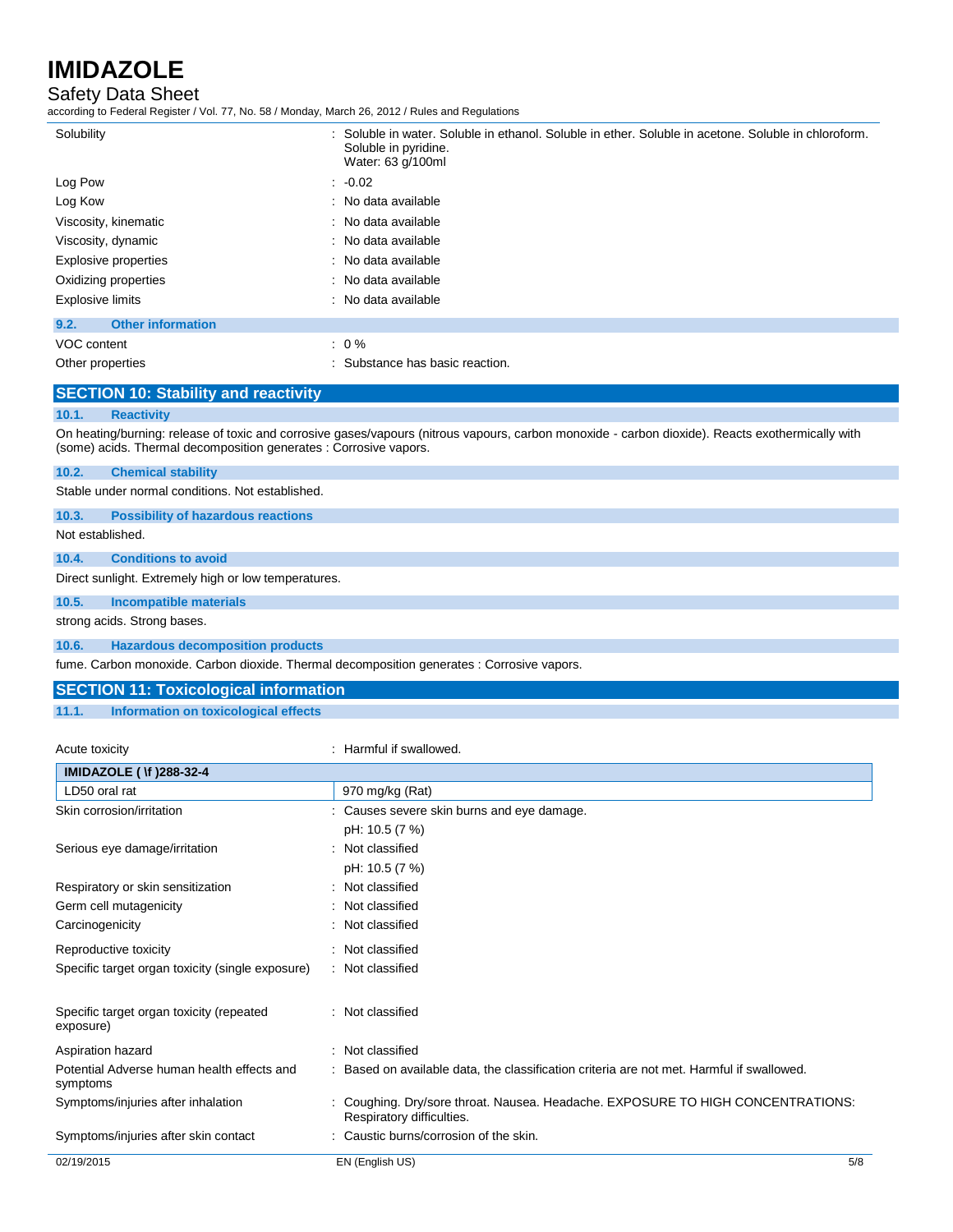| <b>IMIDAZOLE</b><br>Safety Data Sheet                                                            |                                                                                                                                                                                                                                                                                                                                                                                                                                                                                                                                                                                                                                                                                                                                                                                                                                                                                                   |  |  |
|--------------------------------------------------------------------------------------------------|---------------------------------------------------------------------------------------------------------------------------------------------------------------------------------------------------------------------------------------------------------------------------------------------------------------------------------------------------------------------------------------------------------------------------------------------------------------------------------------------------------------------------------------------------------------------------------------------------------------------------------------------------------------------------------------------------------------------------------------------------------------------------------------------------------------------------------------------------------------------------------------------------|--|--|
| according to Federal Register / Vol. 77, No. 58 / Monday, March 26, 2012 / Rules and Regulations |                                                                                                                                                                                                                                                                                                                                                                                                                                                                                                                                                                                                                                                                                                                                                                                                                                                                                                   |  |  |
| Symptoms/injuries after eye contact<br>Symptoms/injuries after ingestion                         | : Corrosion of the eye tissue.<br>: Burns to the gastric/intestinal mucosa. Nausea. Vomiting. Swallowing a small quantity of this                                                                                                                                                                                                                                                                                                                                                                                                                                                                                                                                                                                                                                                                                                                                                                 |  |  |
|                                                                                                  | material will result in serious health hazard.                                                                                                                                                                                                                                                                                                                                                                                                                                                                                                                                                                                                                                                                                                                                                                                                                                                    |  |  |
| Chronic symptoms                                                                                 | ON CONTINUOUS/REPEATED EXPOSURE/CONTACT: Irritation of the respiratory tract.<br>Irritation of the eye tissue. Skin rash/inflammation.                                                                                                                                                                                                                                                                                                                                                                                                                                                                                                                                                                                                                                                                                                                                                            |  |  |
| <b>SECTION 12: Ecological information</b>                                                        |                                                                                                                                                                                                                                                                                                                                                                                                                                                                                                                                                                                                                                                                                                                                                                                                                                                                                                   |  |  |
| 12.1.<br><b>Toxicity</b>                                                                         |                                                                                                                                                                                                                                                                                                                                                                                                                                                                                                                                                                                                                                                                                                                                                                                                                                                                                                   |  |  |
| Ecology - water                                                                                  | Not harmful to fishes. Slightly harmful to algae (EC50 (72h): 100 - 1000 mg/l). Slightly harmful to<br>aquatic organisms (EC50 (48h): 100 - 1000 mg/l). pH shift. Insufficient data available on<br>ecotoxicity. Not harmful to activated sludge.                                                                                                                                                                                                                                                                                                                                                                                                                                                                                                                                                                                                                                                 |  |  |
| <b>IMIDAZOLE (288-32-4)</b>                                                                      |                                                                                                                                                                                                                                                                                                                                                                                                                                                                                                                                                                                                                                                                                                                                                                                                                                                                                                   |  |  |
| LC50 fish 1                                                                                      | 2259 mg/l (96 h; Pisces)                                                                                                                                                                                                                                                                                                                                                                                                                                                                                                                                                                                                                                                                                                                                                                                                                                                                          |  |  |
| EC50 Daphnia 1                                                                                   | 341.5 mg/l (48 h; Daphnia magna)                                                                                                                                                                                                                                                                                                                                                                                                                                                                                                                                                                                                                                                                                                                                                                                                                                                                  |  |  |
| Threshold limit algae 1                                                                          | 130 mg/l (72 h; Algae)                                                                                                                                                                                                                                                                                                                                                                                                                                                                                                                                                                                                                                                                                                                                                                                                                                                                            |  |  |
| Threshold limit algae 2                                                                          | 130 mg/l (72 h; Scenedesmus subspicatus)                                                                                                                                                                                                                                                                                                                                                                                                                                                                                                                                                                                                                                                                                                                                                                                                                                                          |  |  |
| 12.2.<br><b>Persistence and degradability</b>                                                    |                                                                                                                                                                                                                                                                                                                                                                                                                                                                                                                                                                                                                                                                                                                                                                                                                                                                                                   |  |  |
| <b>IMIDAZOLE (288-32-4)</b>                                                                      |                                                                                                                                                                                                                                                                                                                                                                                                                                                                                                                                                                                                                                                                                                                                                                                                                                                                                                   |  |  |
| Persistence and degradability                                                                    | Readily biodegradable in water. Not established.                                                                                                                                                                                                                                                                                                                                                                                                                                                                                                                                                                                                                                                                                                                                                                                                                                                  |  |  |
| <b>Bioaccumulative potential</b><br>12.3.                                                        |                                                                                                                                                                                                                                                                                                                                                                                                                                                                                                                                                                                                                                                                                                                                                                                                                                                                                                   |  |  |
| <b>IMIDAZOLE (288-32-4)</b>                                                                      |                                                                                                                                                                                                                                                                                                                                                                                                                                                                                                                                                                                                                                                                                                                                                                                                                                                                                                   |  |  |
| BCF fish 1                                                                                       | 1 (Pimephales promelas; QSAR)                                                                                                                                                                                                                                                                                                                                                                                                                                                                                                                                                                                                                                                                                                                                                                                                                                                                     |  |  |
| Log Pow                                                                                          | $-0.02$                                                                                                                                                                                                                                                                                                                                                                                                                                                                                                                                                                                                                                                                                                                                                                                                                                                                                           |  |  |
| Bioaccumulative potential                                                                        | Bioaccumulation: not applicable. Not established.                                                                                                                                                                                                                                                                                                                                                                                                                                                                                                                                                                                                                                                                                                                                                                                                                                                 |  |  |
| 12.4.<br><b>Mobility in soil</b>                                                                 |                                                                                                                                                                                                                                                                                                                                                                                                                                                                                                                                                                                                                                                                                                                                                                                                                                                                                                   |  |  |
| No additional information available                                                              |                                                                                                                                                                                                                                                                                                                                                                                                                                                                                                                                                                                                                                                                                                                                                                                                                                                                                                   |  |  |
| 12.5.<br><b>Other adverse effects</b>                                                            |                                                                                                                                                                                                                                                                                                                                                                                                                                                                                                                                                                                                                                                                                                                                                                                                                                                                                                   |  |  |
| Other information                                                                                | : Avoid release to the environment.                                                                                                                                                                                                                                                                                                                                                                                                                                                                                                                                                                                                                                                                                                                                                                                                                                                               |  |  |
| <b>SECTION 13: Disposal considerations</b>                                                       |                                                                                                                                                                                                                                                                                                                                                                                                                                                                                                                                                                                                                                                                                                                                                                                                                                                                                                   |  |  |
| 13.1.<br><b>Waste treatment methods</b>                                                          |                                                                                                                                                                                                                                                                                                                                                                                                                                                                                                                                                                                                                                                                                                                                                                                                                                                                                                   |  |  |
| Waste disposal recommendations                                                                   | : Remove waste in accordance with local and/or national regulations. Hazardous waste shall not<br>be mixed together with other waste. Different types of hazardous waste shall not be mixed<br>together if this may entail a risk of pollution or create problems for the further management of the<br>waste. Hazardous waste shall be managed responsibly. All entities that store, transport or handle<br>hazardous waste shall take the necessary measures to prevent risks of pollution or damage to<br>people or animals. Remove to an authorized incinerator equipped with an afterburner and a flue<br>gas scrubber with energy recovery. Obtain the consent of pollution control authorities before<br>discharging to wastewater treatment plants. Dispose in a safe manner in accordance with<br>local/national regulations. Dispose of contents/container to local/Federal regulations. |  |  |
| Additional information                                                                           | : Hazardous waste according to Directive 2008/98/EC.                                                                                                                                                                                                                                                                                                                                                                                                                                                                                                                                                                                                                                                                                                                                                                                                                                              |  |  |
| Ecology - waste materials                                                                        | : Avoid release to the environment.                                                                                                                                                                                                                                                                                                                                                                                                                                                                                                                                                                                                                                                                                                                                                                                                                                                               |  |  |
| <b>SECTION 14: Transport information</b>                                                         |                                                                                                                                                                                                                                                                                                                                                                                                                                                                                                                                                                                                                                                                                                                                                                                                                                                                                                   |  |  |
| In accordance with DOT                                                                           |                                                                                                                                                                                                                                                                                                                                                                                                                                                                                                                                                                                                                                                                                                                                                                                                                                                                                                   |  |  |
| No dangerous good in sense of transport regulations                                              |                                                                                                                                                                                                                                                                                                                                                                                                                                                                                                                                                                                                                                                                                                                                                                                                                                                                                                   |  |  |
| <b>Additional information</b>                                                                    |                                                                                                                                                                                                                                                                                                                                                                                                                                                                                                                                                                                                                                                                                                                                                                                                                                                                                                   |  |  |
| Other information                                                                                | : No supplementary information available.                                                                                                                                                                                                                                                                                                                                                                                                                                                                                                                                                                                                                                                                                                                                                                                                                                                         |  |  |
| <b>ADR</b>                                                                                       |                                                                                                                                                                                                                                                                                                                                                                                                                                                                                                                                                                                                                                                                                                                                                                                                                                                                                                   |  |  |
|                                                                                                  | : UN 3263, 8, II, $(E)$                                                                                                                                                                                                                                                                                                                                                                                                                                                                                                                                                                                                                                                                                                                                                                                                                                                                           |  |  |

| <b>Hansport gocurrent gescription</b>     | . UN 3203, 0, 11, IET      |
|-------------------------------------------|----------------------------|
| Packing group (ADR)                       | : II                       |
| Class (ADR)                               | : 8 - Corrosive substances |
| Hazard identification number (Kemler No.) | : 80                       |
| Classification code (ADR)                 | $\cdot$ C8                 |
|                                           |                            |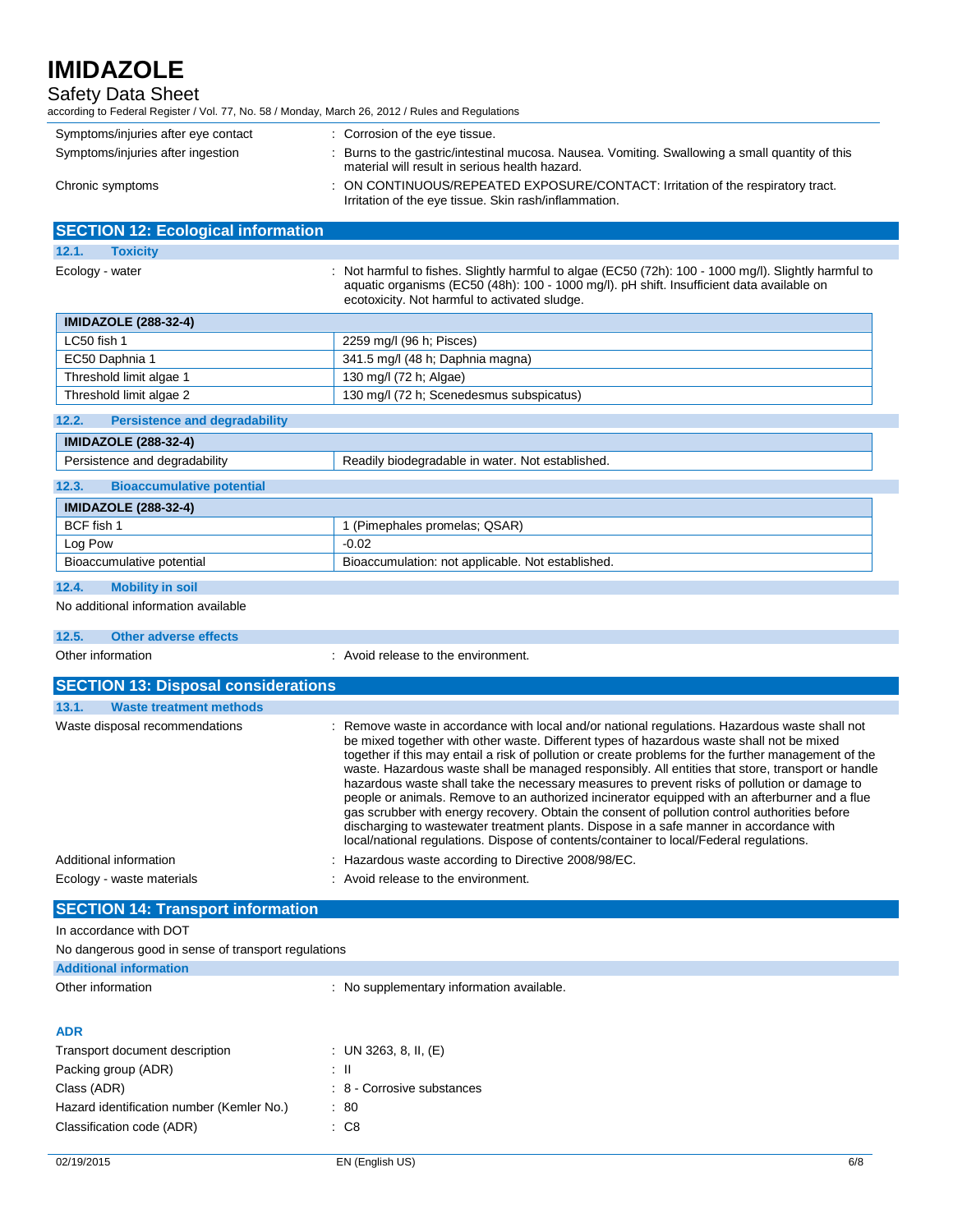# Safety Data Sheet

| Danger labels (ADR)                       | : 8 - Corrosive substances |
|-------------------------------------------|----------------------------|
|                                           |                            |
|                                           |                            |
|                                           |                            |
| Orange plates                             | 80                         |
|                                           | 3263                       |
| Tunnel restriction code                   | : E                        |
| <b>Transport by sea</b>                   |                            |
| UN-No. (IMDG)                             | : 3263                     |
| Class (IMDG)                              | : 8 - Corrosive substances |
| $EmS-No.$ (1)                             | $F-A$                      |
| EmS-No. (2)                               | $: S-B$                    |
| <b>Air transport</b>                      |                            |
| UN-No.(IATA)                              | : 3263                     |
| Class (IATA)                              | : 8 - Corrosives           |
| Packing group (IATA)                      | : II - Medium Danger       |
| <b>SECTION 15: Regulatory information</b> |                            |

## **15.1. US Federal regulations**

#### **IMIDAZOLE (288-32-4)**

Listed on the United States TSCA (Toxic Substances Control Act) inventory

#### **15.2. International regulations**

#### **CANADA**

No additional information available

## **EU-Regulations**

No additional information available

#### **Classification according to Regulation (EC) No. 1272/2008 [CLP]**

Repr. 2 H361d Acute Tox. 4 (Oral) H302 Skin Corr. 1C H314 Full text of H-phrases: see section 16

#### **Classification according to Directive 67/548/EEC or 1999/45/EC**

Xn; R22 C; R34 Repr.Cat.3; R63 Full text of R-phrases: see section 16

#### **15.2.2. National regulations**

No additional information available

## **15.3. US State regulations**

No additional information available